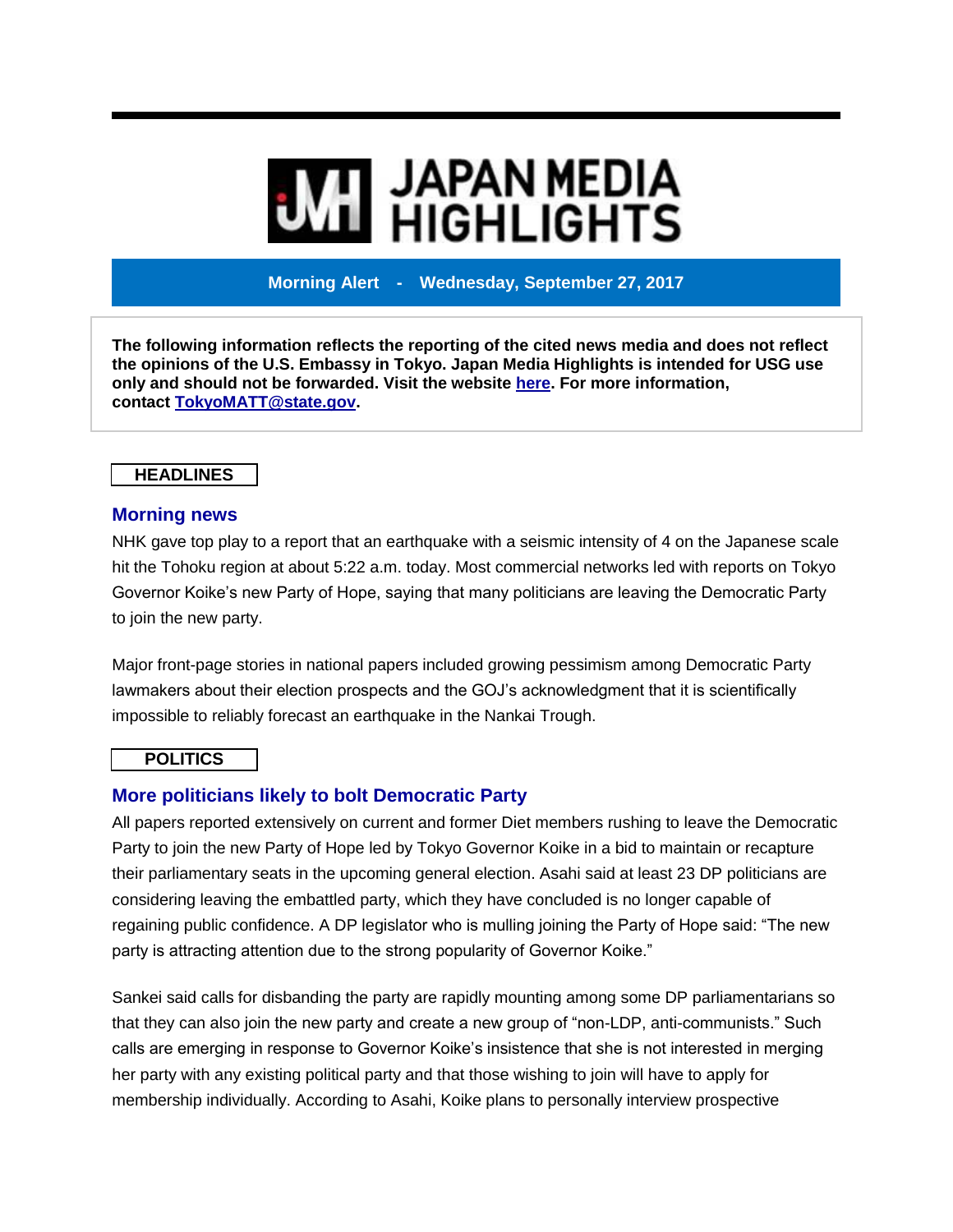candidates to assess their "qualifications." DP members critical of the party leadership's moves to seek election cooperation with the Japanese Communist Party are calling for disbanding the party. The dailies said DP President Maehara may choose to merge the party with the Liberal Party headed by Ozawa in an attempt to turn around the dismal outlook for the party.

Meanwhile, Nikkei claimed that Maehara and Koike met last night and exchanged views on possible cooperation in the upcoming election to defeat the ruling coalition. In a meeting held yesterday with President Kozu of Rengo (Japanese Trade Union Confederation), the party's largest supporter, Maehara stressed that the DP must explore coordination with the Party of Hope. The DP leader separately told his deputies: "All options must be considered to defeat the Abe administration." The daily said Koike apparently holds the key to the fate of the DP, noting that she is hoping Maehara will break ranks with the party's liberal wing.

## **Koike's party may form election partnership with Japan Innovation Party**

Mainichi wrote in a front-page story that the Party of Hope is looking to pursue election cooperation with the Japan Innovation Party led by Osaka Governor Matsui since the two parties share many policy goals, such as robust administrative reform, accelerated decentralization, and a streamlined parliamentary system, including reduction in Diet members' salaries. The two parties may support each other by choosing not to field candidates in the same single-seat districts. According to the article, the Party of Hope plans to announce its policy platform today, with its primary slogan being that the group will strive to be a "pro-reform, benevolent conservative force."

# **Abe promises to ensure "crisis management" mechanism during election campaign**

Yomiuri ran a prominent inside-page article on growing criticism of Prime Minister Abe's plan to dissolve the Lower House tomorrow for a snap election in late October despite North Korea's relentless pursuit of nuclear and missile development. The paper noted that the premier has rebuffed such criticism by saying that all necessary steps will be taken so as not to create a "political vacuum." Although Abe will be crisscrossing the country during the official election campaign period, he has instructed Chief Cabinet Secretary Suga and Defense Minister Onodera not to leave Tokyo in case the DPRK stages another missile launch or other provocation. Abe will also probably stay in Tokyo around Oct. 10 when the Kim regime might stage a serious provocation to commemorate the anniversary of the foundation of the Workers' Party, adding that most of his campaign visits to local areas will be day trips.

## **INTERNATIONAL**

## **Tokyo displeased with ROK's plan to build comfort woman monument**

Most papers wrote that Foreign Minister Kono on Tuesday conveyed to the South Korean ambassador Tokyo's apprehension about the Moon administration's plan to construct a monument to the comfort women on the grounds of a national cemetery. The Japanese official stressed that the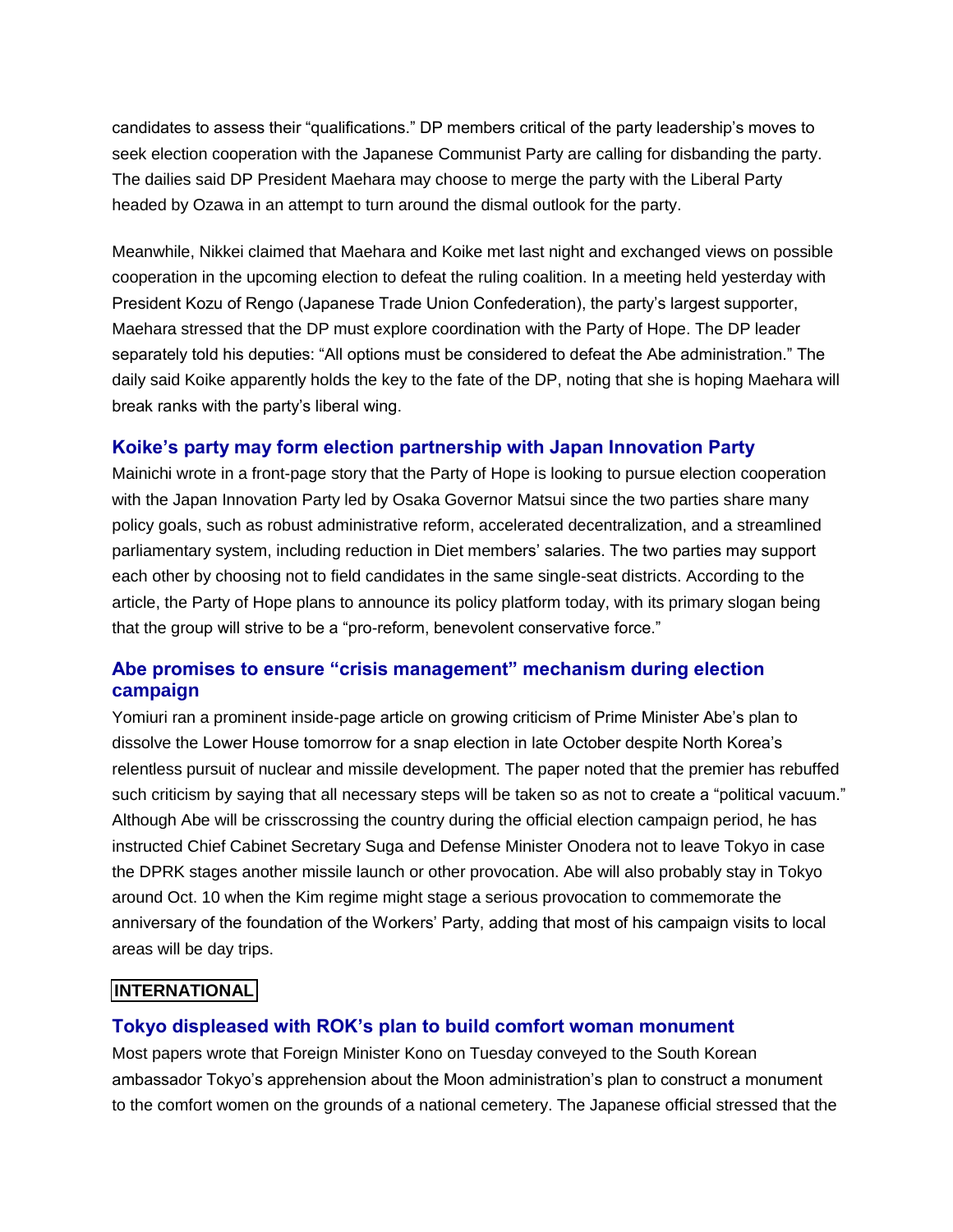plan runs counter to the 2015 bilateral comfort women agreement, warning that it may "throw cold water" on Japan-South Korean relations.

According to Nikkei, the Moon administration dismissed Japan's concern, with a Foreign Ministry spokesperson saying yesterday: "Our government's position is that efforts will continue to be made to ensure that the comfort women issue becomes a historical lesson irrespective of the comfort women pact with Japan."

#### **Chinese envoy attributes deterioration of bilateral ties to security legislation**

Asahi and Mainichi took up a speech delivered yesterday at the Japan National Press Club by Chinese Ambassador Cheng Yonghua, who said the "absence of mutual trust" in the security sector is a primary cause for the deterioration of Sino-Japanese relations. The Chinese diplomat referred to the Japanese parliamentary debate leading to the passage of the comprehensive security laws two summers ago, saying that mutual distrust deepened as some legislation proponents claimed China posed a threat in order to advance their agenda.

#### **ECONOMY**

#### **U.S. relaxes restrictions on dairy imports from regions affected by Fukushima accident**

Tuesday evening's Yomiuri and Mainichi wrote that Agriculture Minister Saito told a news conference on Tuesday that the U.S. has partially relaxed its import restrictions on milk and dairy products from five prefectures in eastern Japan that have been in place since the nuclear accident in Fukushima in 2011. The move makes it no longer necessary for Iwate, Miyagi, Fukushima, Tochigi, and Gunma Prefectures to attach papers certifying that their products do not violate U.S. food safety standards. However, the import ban will remain in place for raw milk and milk products from certain parts of Fukushima that are prohibited from producing raw milk by the Japanese government.

## **Western Digital to seek temporary halt to Toshiba's plan to deconsolidate chip division**

Most papers wrote that Western Digital has announced its plan to ask the Permanent Court of Arbitration to issue a temporary stay on Toshiba's plan to sell its flash memory business to a trilateral coalition including U.S. equity fund Bain Capital. Western Digital reportedly insists that the Japanese electronics giant must not be allowed to move forward with the planned sale until the court makes a final judgment on its earlier suit seeking the suspension of the Toshiba Memory sale initiative.

#### **SECURITY**

#### **Okinawa Defense Bureau considering delivering materials to Henoko by ship**

NHK reported this morning that it learned from the Okinawa Defense Bureau that it is mulling a plan to deliver materials for the reclamation work at Henoko by ship in order to accelerate the work,